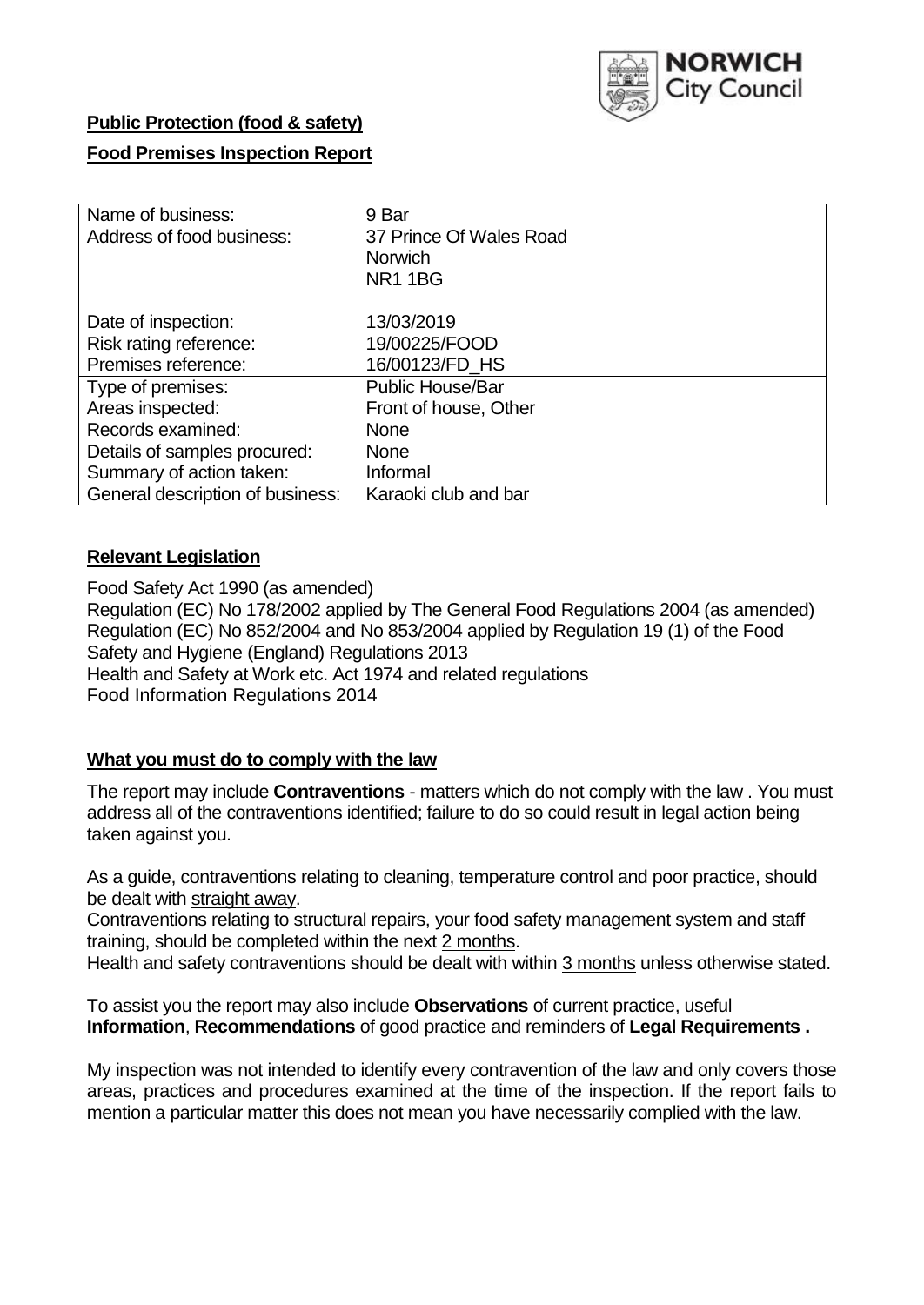# **FOOD SAFETY**

#### **How we calculate your Food Hygiene Rating:**

The food safety section has been divided into the three areas which you are scored against for the hygiene rating: 1. food hygiene and safety procedures, 2. structural requirements and 3. confidence in management/control procedures. Each section begins with a summary of what was observed and the score you have been given. Details of how these scores combine to produce your overall food hygiene rating are shown in the table.

| <b>Compliance Area</b>                     |          |    |                | <b>You Score</b> |           |    |           |    |                |  |  |
|--------------------------------------------|----------|----|----------------|------------------|-----------|----|-----------|----|----------------|--|--|
| Food Hygiene and Safety                    |          |    | $\Omega$       | 5                | 10        | 15 | 20        | 25 |                |  |  |
| <b>Structure and Cleaning</b>              |          |    | $\overline{0}$ | 5                | 10        | 15 | 20        | 25 |                |  |  |
| Confidence in management & control systems |          |    | $\overline{0}$ | 5                | 10        | 15 | 20        | 30 |                |  |  |
|                                            |          |    |                |                  |           |    |           |    |                |  |  |
| <b>Your Total score</b>                    | $0 - 15$ | 20 | $25 - 30$      |                  | $35 - 40$ |    | $45 - 50$ |    | > 50           |  |  |
| Your Worst score                           | 5        | 10 | 10             |                  | 15        |    | 20        |    |                |  |  |
|                                            |          |    |                |                  |           |    |           |    |                |  |  |
| <b>Your Rating is</b>                      | 5        | 4. | 3              |                  | 2         |    |           |    | $\overline{0}$ |  |  |

Your Food Hygiene Rating is 5 - a very good standard



# **1. Food Hygiene and Safety**

Food hygiene standards are high. You demonstrated a very good standard of compliance with legal requirements. You have safe food handling practices and procedures and all the necessary control measures to prevent cross-contamination are in place. Some minor contraventions require your attention. **(Score 5)**

#### Hand-washing

**Contravention** The following indicated that hand-washing was not suitably managed:

- there was no dedicated wash hand basin behind the bar
- no soap was available
- no means for hygienically drying hands was available

**Contravention** Provide a dedicated wash hand basin behind the bar or make the existing glass wash sink dual purpose by providing soap and hand drying materials.

#### **2. Structure and Cleaning**

The structure facilities and standard of cleaning and maintenance are all of a good standard and only minor repairs and/or improvements are required. Pest control and waste